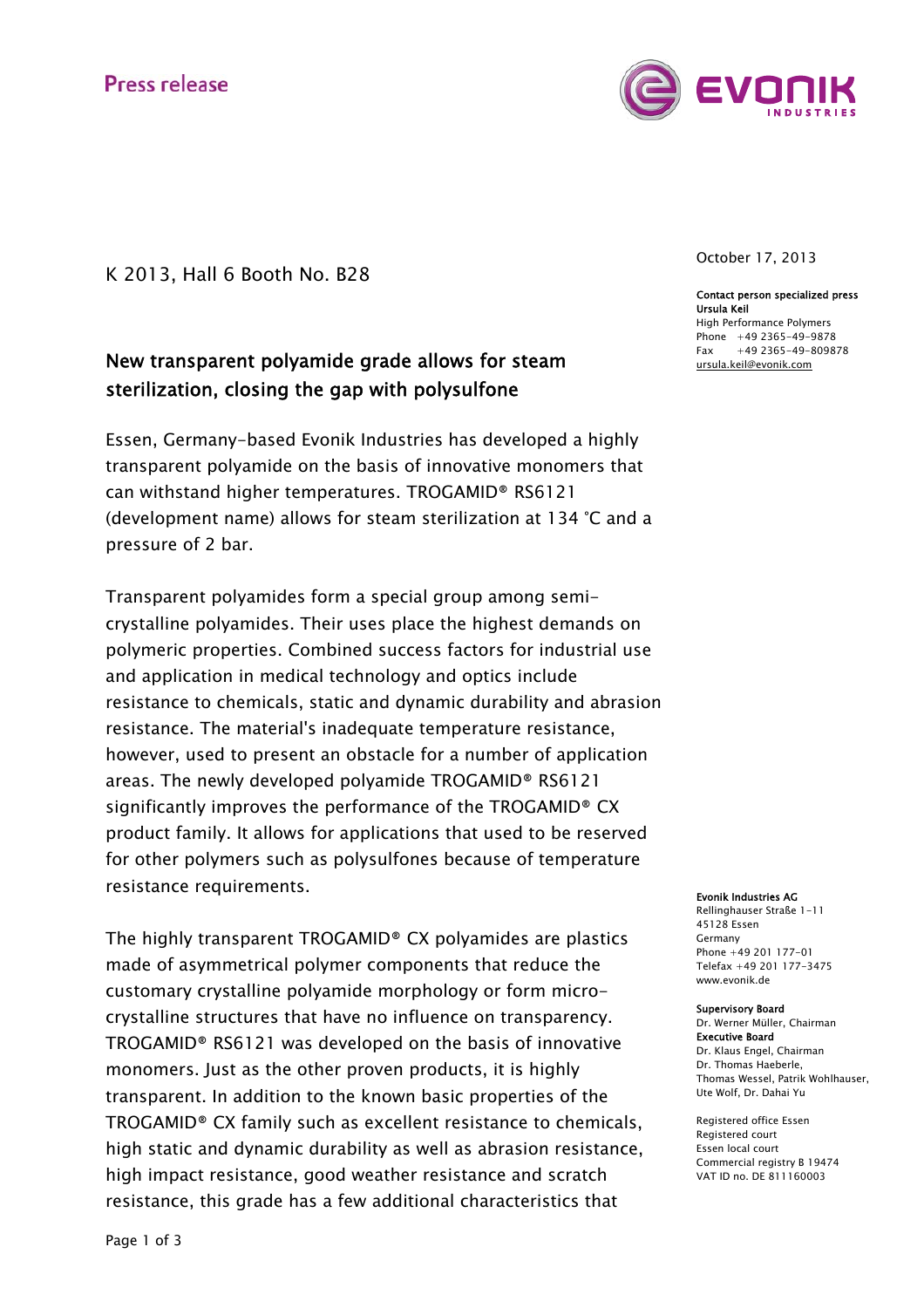

make it especially suited for applications with higher temperature requirements.

Thus, the (dry) glass transition temperature of TROGAMID® RS6121 is approx. 30° C higher than in TROGAMID® CX7323, which ultimately results in a higher maximum continuous use temperature. Thanks to the significantly reduced water absorption of below two percent, the glass transition temperature does not fall below 134 °C, even when saturated. Components made of TROGAMID® RS6121 can therefore be steam-sterilized at 134 °C and 2 bar without any impact on mechanical properties. Alternative sterilization methods rely on gamma radiation or ethylene oxide. Additionally, TROGAMID® RS6121 is approx. 20% less dense than, for example, PSU. The combination of these properties opens up a multitude of new application fields for the new product in medical technology, the electrical industry, as well as automotive and mechanical engineering.

### Caption:

Thanks to the significantly reduced water absorption of less than 2 percent, components made of TROGAMID® RS6121 can be steam-sterilized at 134 °C and 2 bar without any impact on mechanical properties.